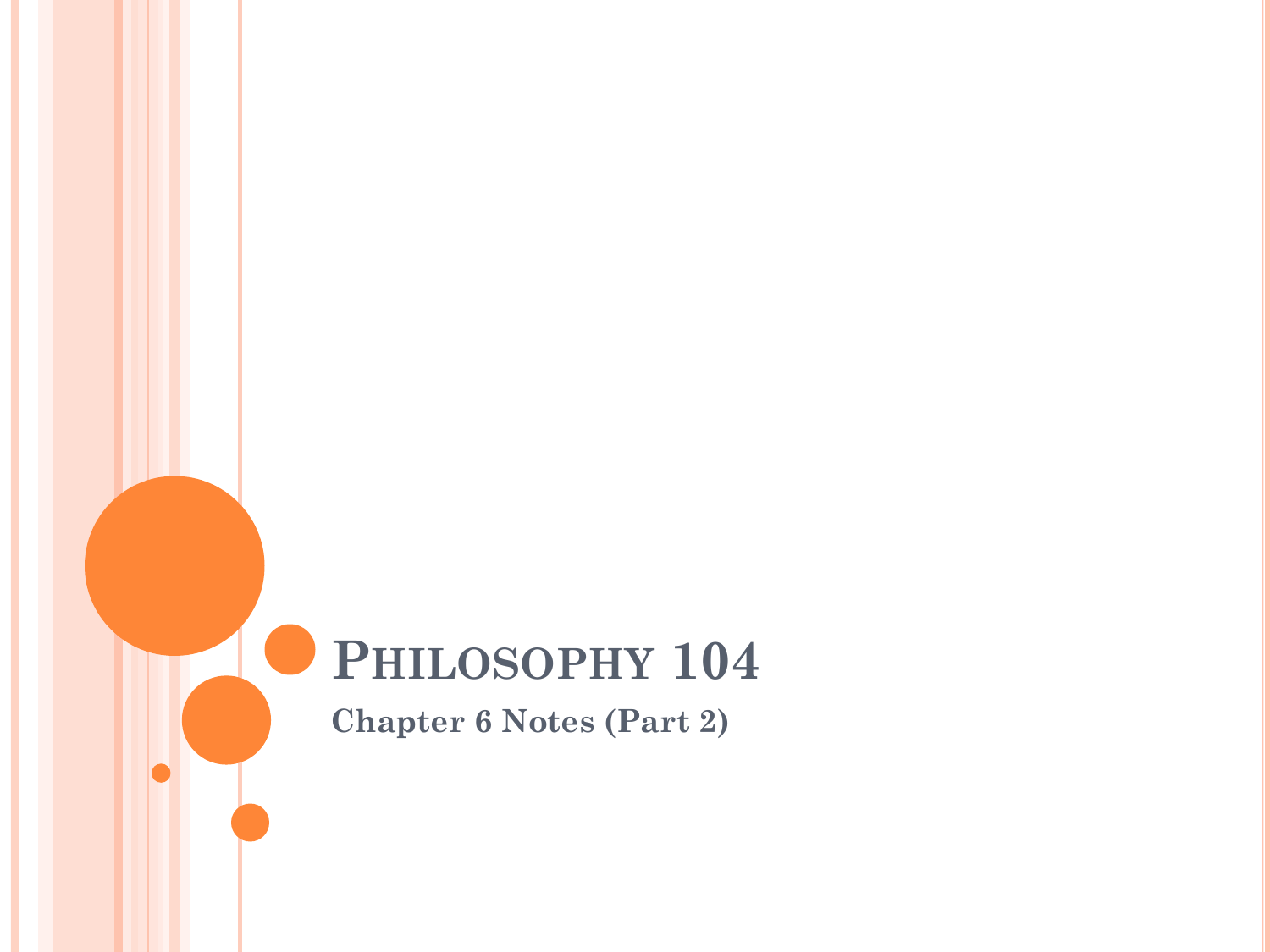## THE LANGUAGE OF LOGIC

- To analyze the logical structure of our language, we need to strip away its content. That is the purpose of symbolic logic.
- The elements of symbolic logic so far:
	- Propositional variables (p, q, r, ...)
	- Connectives  $(\sim, \&, \mathrm{v})$
- We will now introduce punctuation:
	- [Brackets] and (parentheses)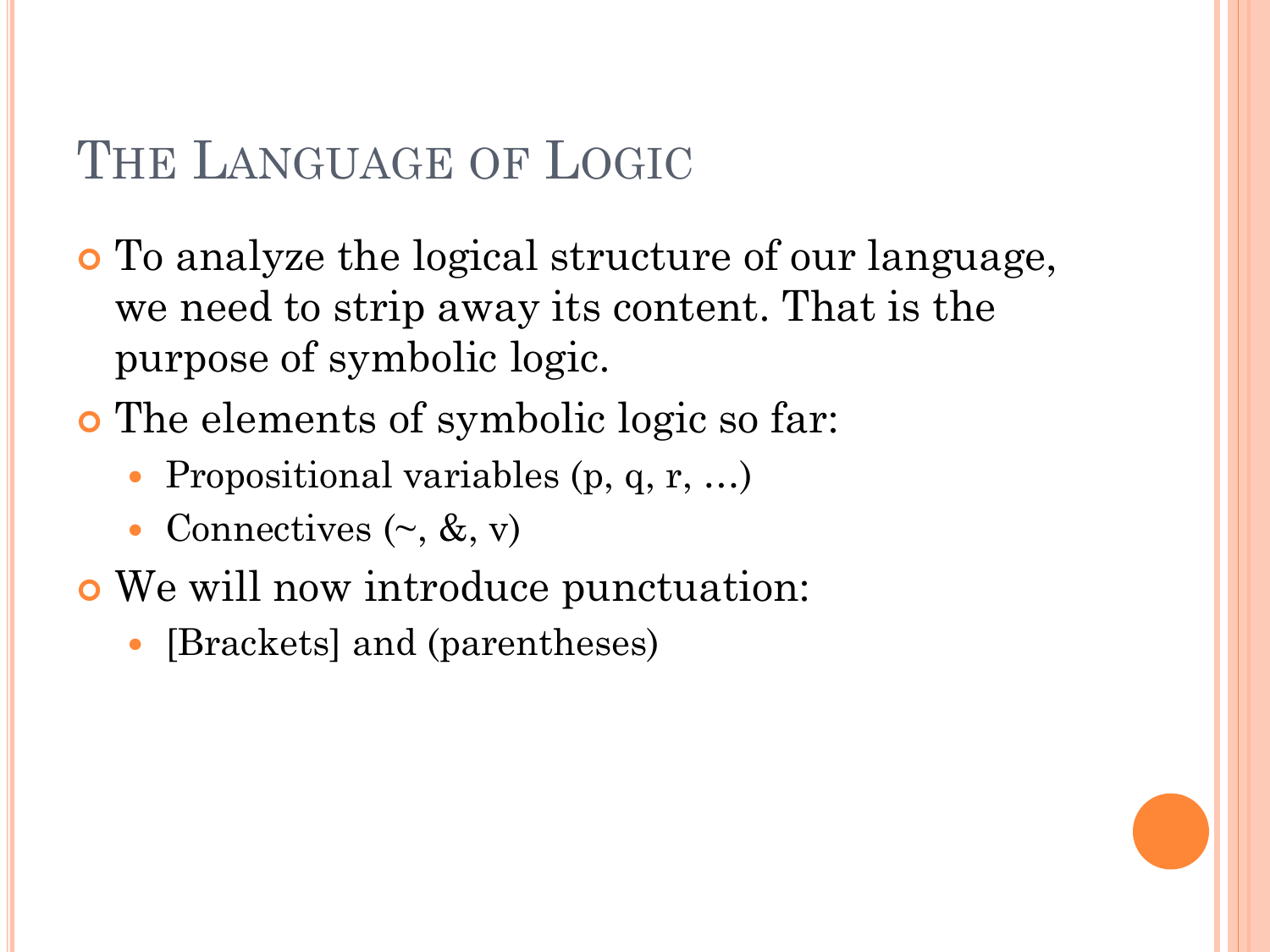## SYNTAX RULES FOR SYMBOLIC LOGIC

- 1. A single propositional variable is a wff (well-formed formula)
- 2. If P is a wff, then  $\sim$ P is a wff (The negation applies to the wff to its immediate right)
	- One and only one wff is in the scope of the negation symbol
- 3. If P and Q are wffs then P v Q and P & Q are wffs (conjunctions and disjunctions connect wffs)
	- Each wff in a conjunction or disjunction is in the scope of the conjunction or disjunction symbol
- 4. Any wff may be in the scope of no more than one connective. (use parentheses to indicate scope when necessary)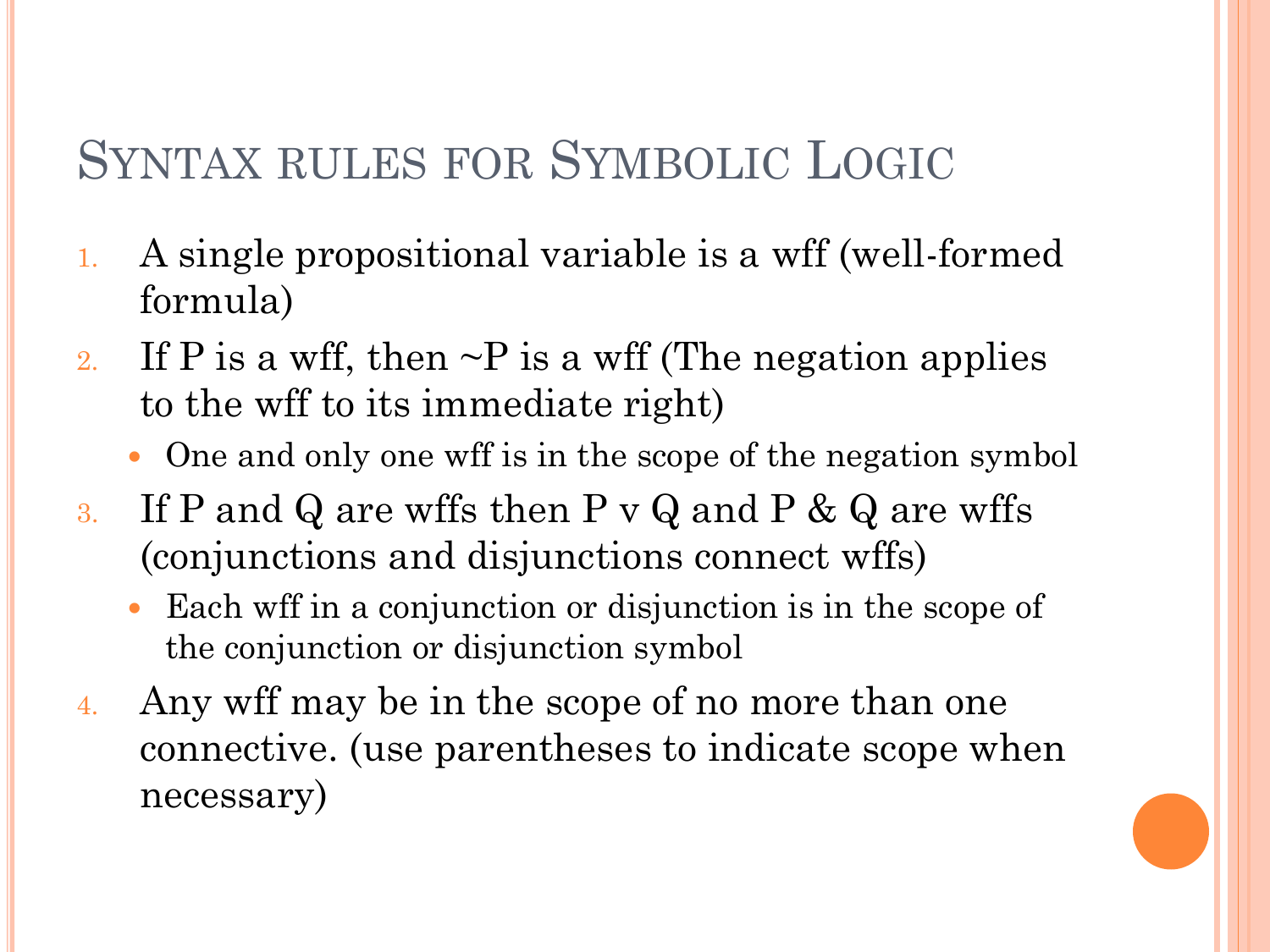- Consider:
	- p & q & r
- o Is this a wff?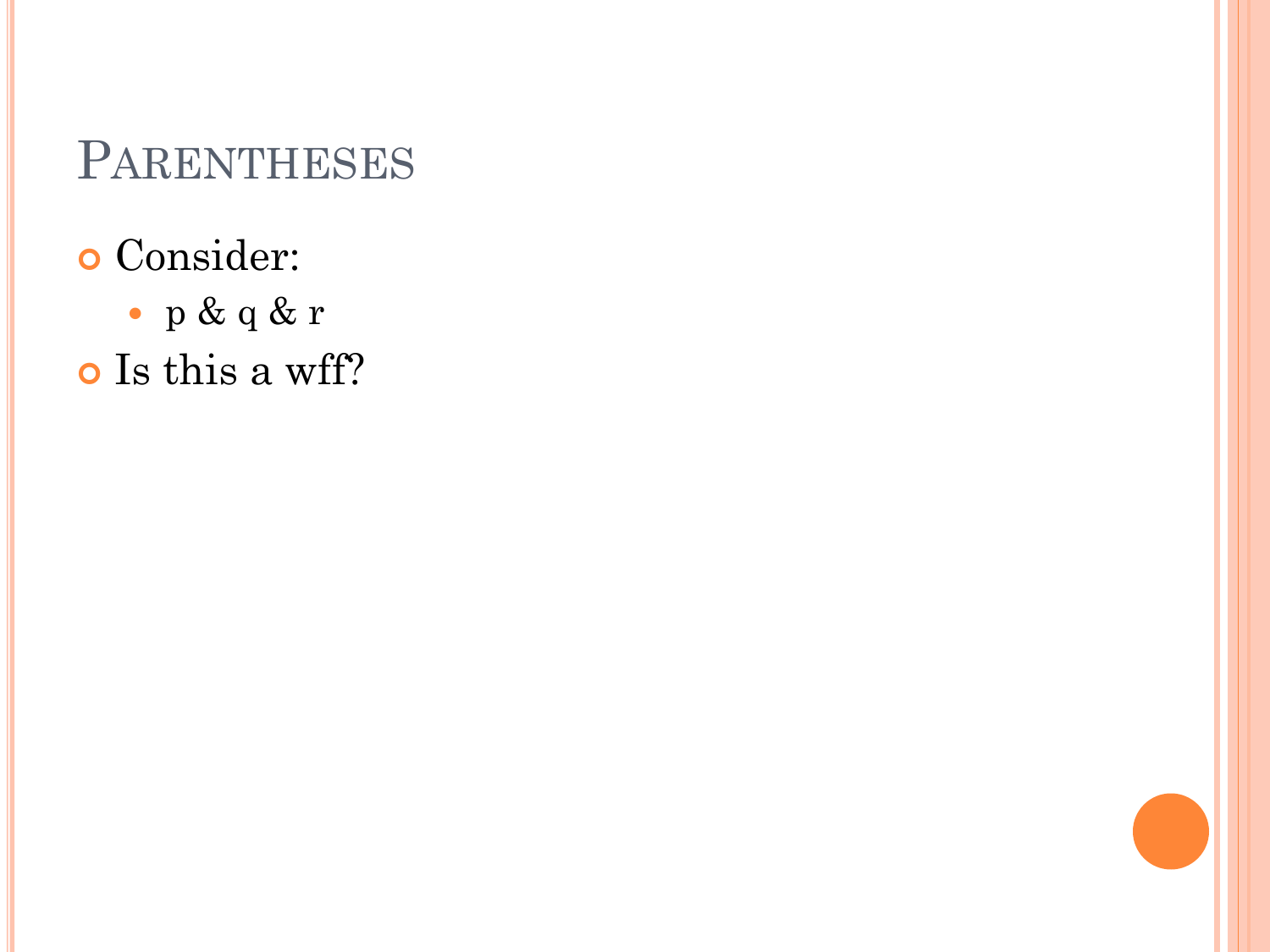- p & q v r
- This is not a wff because the q is in the scope of more than one connective.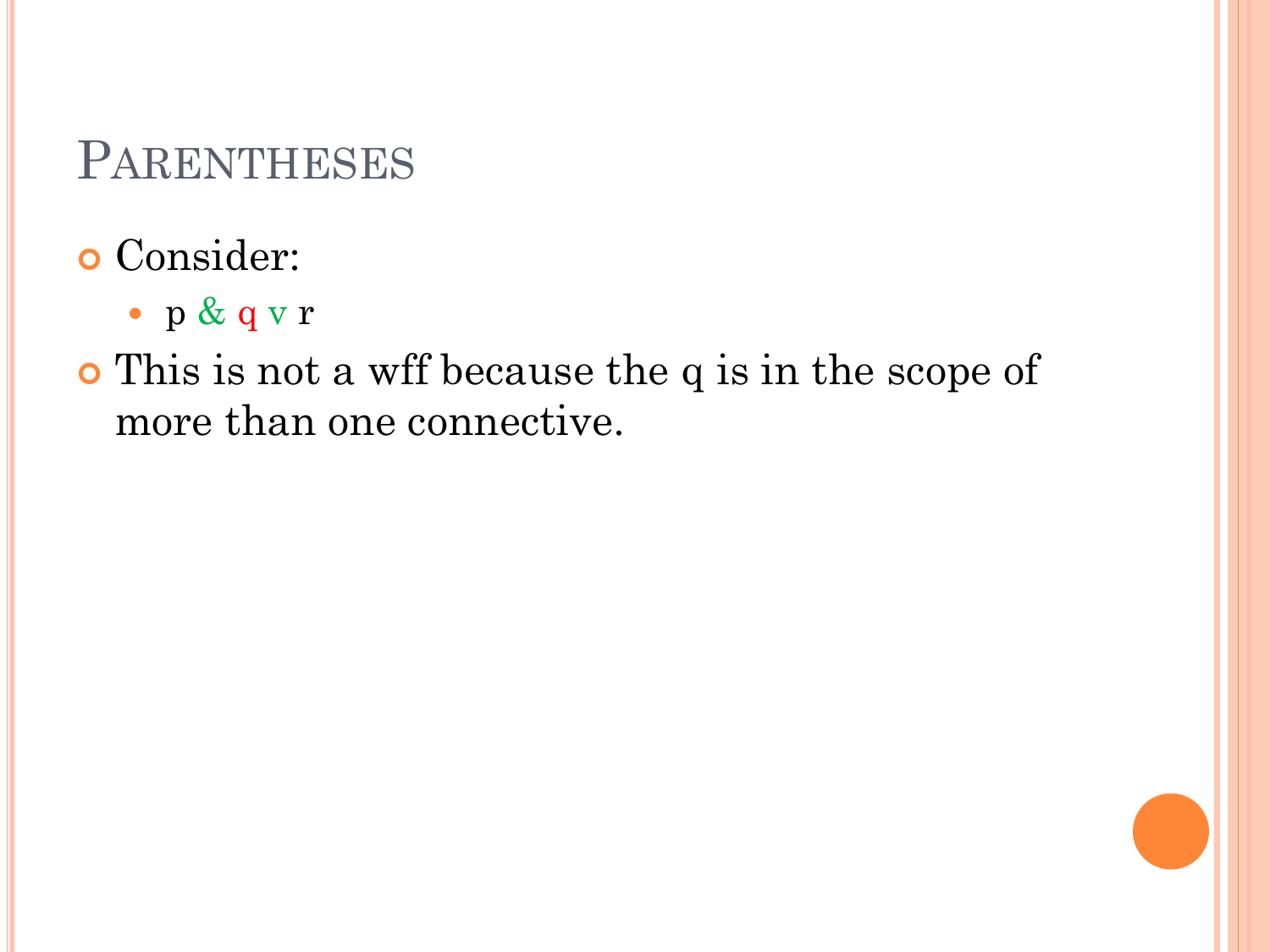- p & q v r
- This is not a wff because the q is in the scope of more than one connective.
- This can be fixed with parentheses:
	- (p & q)  $v r$
	- $p & (q & v)$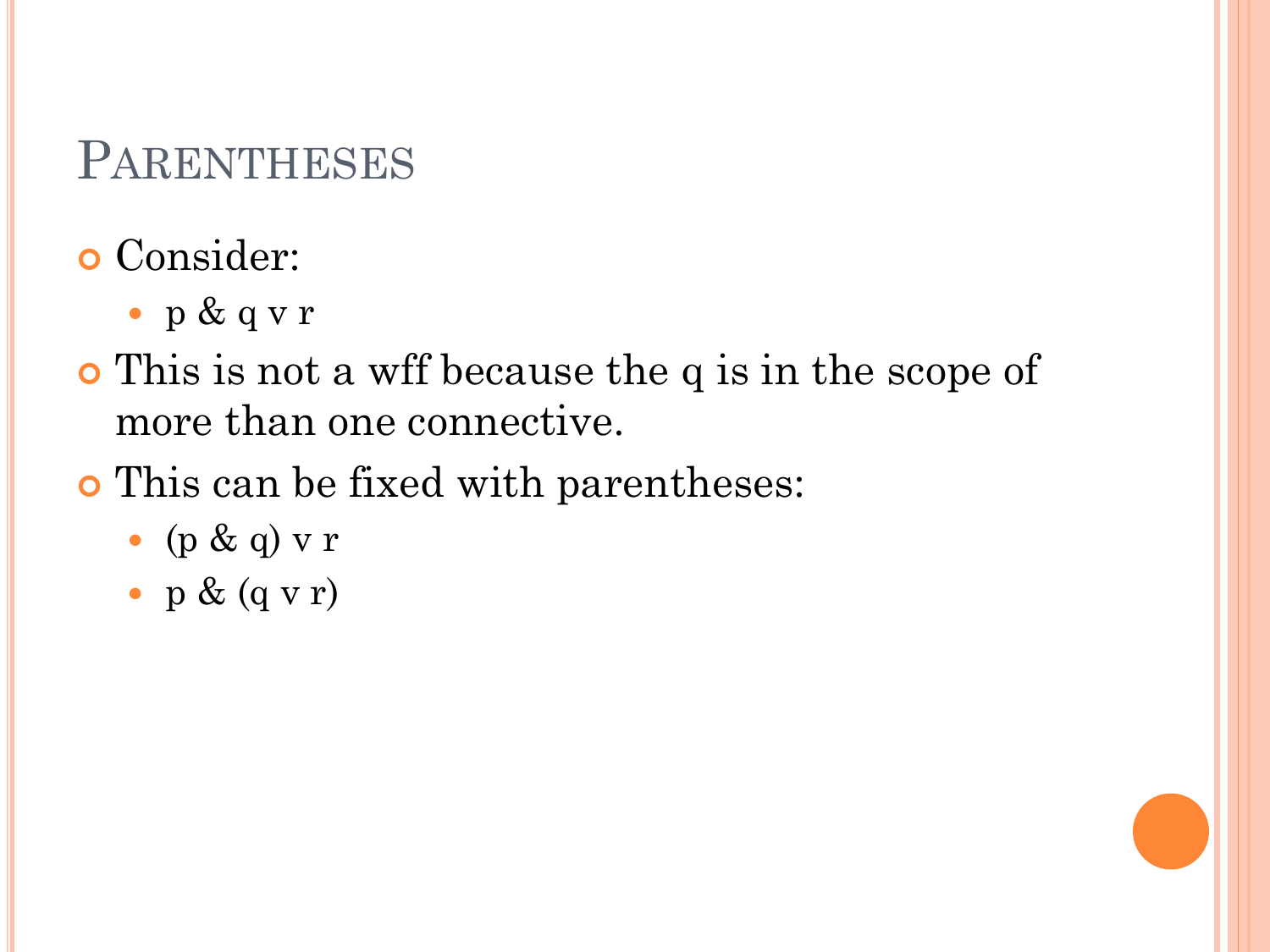- p & q v r
- This is not a wff because the q is in the scope of more than one connective.
- This can be fixed with parentheses:
	- $\bullet$  (p & q) v r -- Either p and q, or r
	- $p \& (q \vee r)$  --  $p$  and either q or r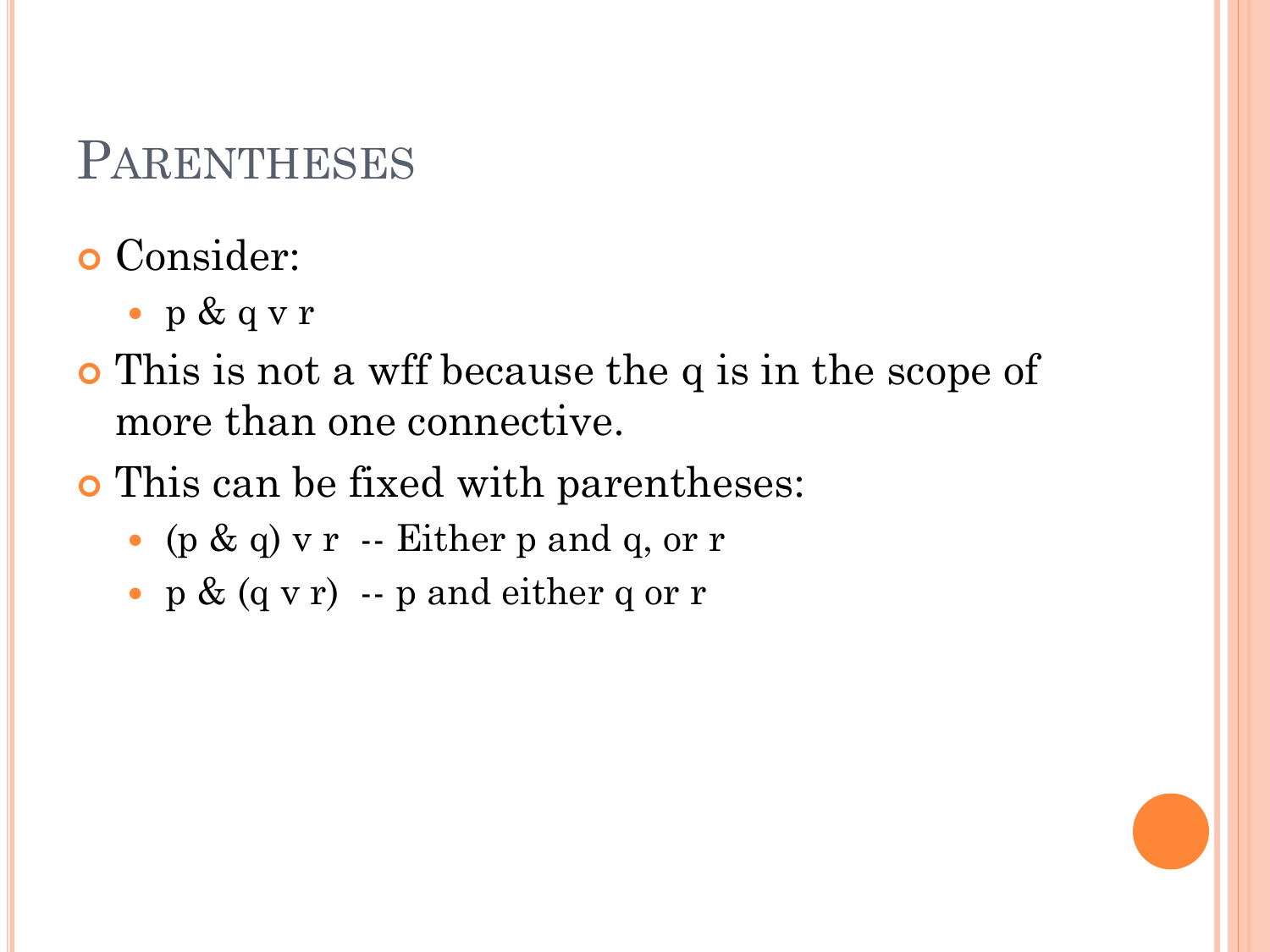- $o$  (p & q) v r
	- This is a disjunction that has a conjunction as one of its disjuncts.
	- The disjunction symbol is the main connective because the entire expression is in its scope.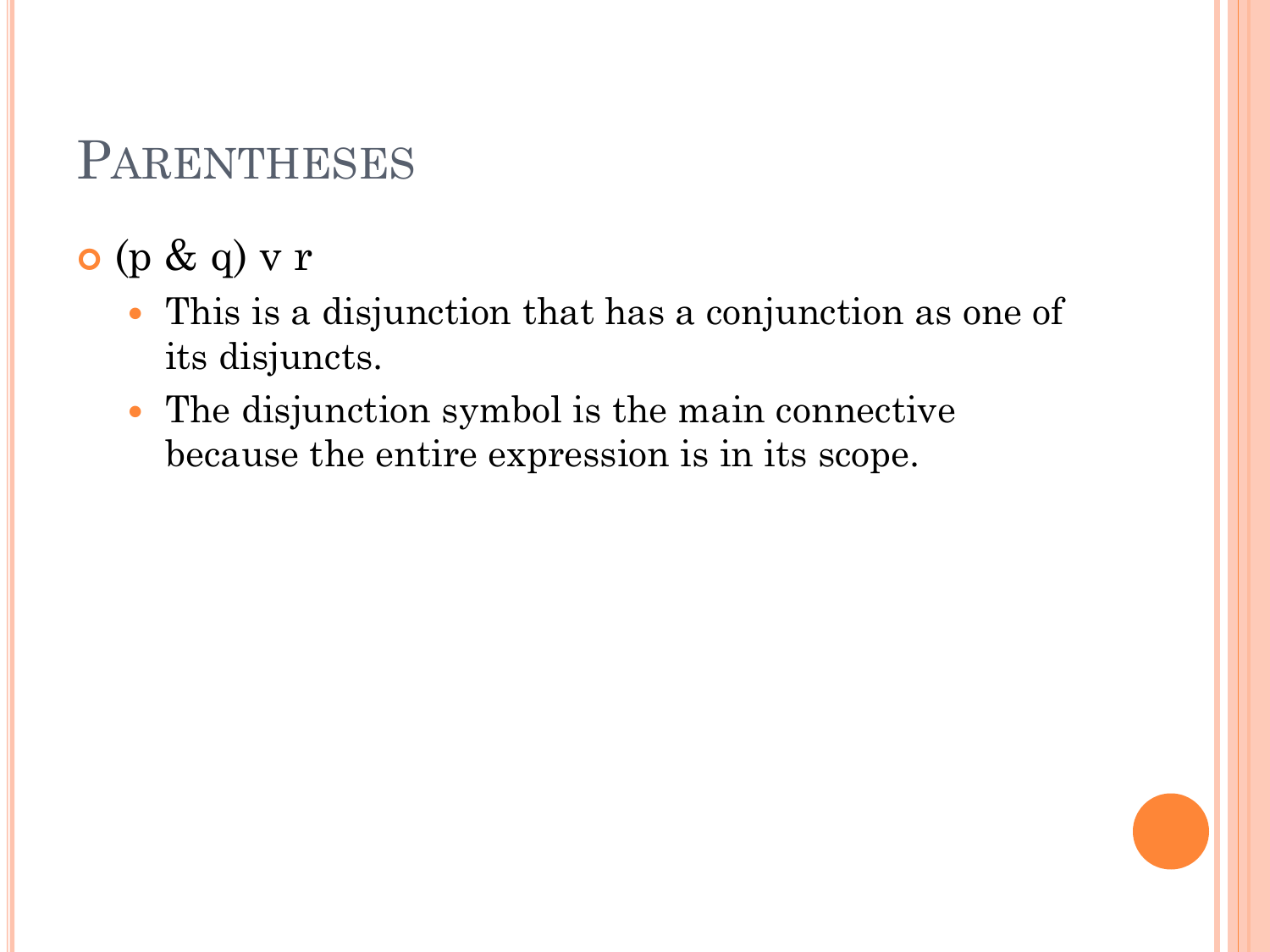- $o$  (p & q) v r
	- This is a disjunction that has a conjunction as one of its disjuncts.
	- The disjunction symbol is the main connective because the entire expression is in its scope.
- $\bullet$  p &  $(q \vee r)$ 
	- This is a conjunction that has a disjunction as one of its conjuncts.
	- The conjunction symbol is the main connective because the entire expression is in its scope.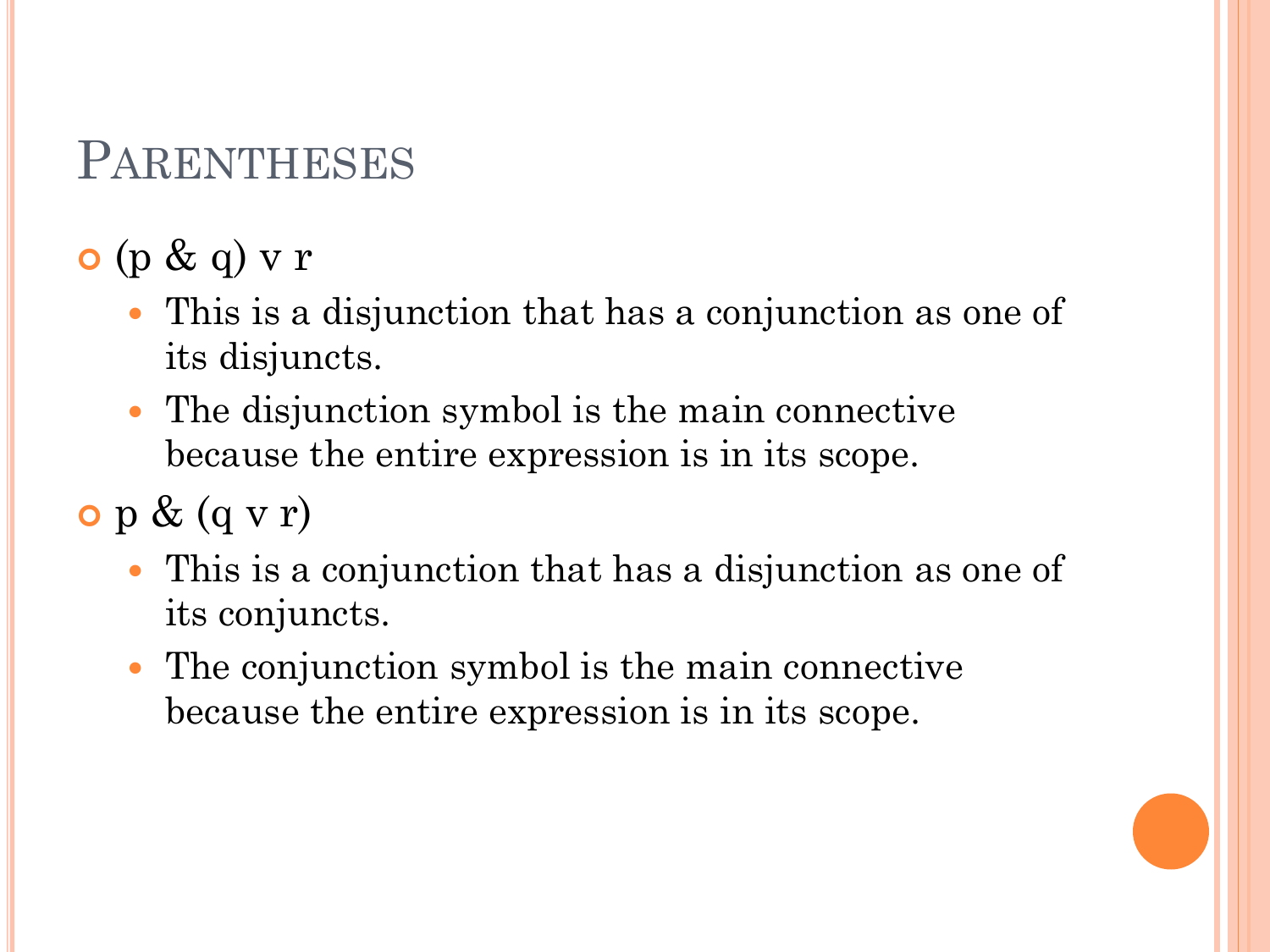- $o$  (p & q) v r
	- This is a disjunction that has a conjunction as one of its disjuncts.
	- The disjunction symbol is the main connective because the entire expression is in its scope.
- $\bullet$  p &  $(q \vee r)$ 
	- This is a conjunction that has a disjunction as one of its conjuncts.
	- The conjunction symbol is the main connective because the entire expression is in its scope.
- $\bullet$  Since each is a wff,  $[(p \& q) \vee r] \& [p \& (q \vee r)]$  is a wff.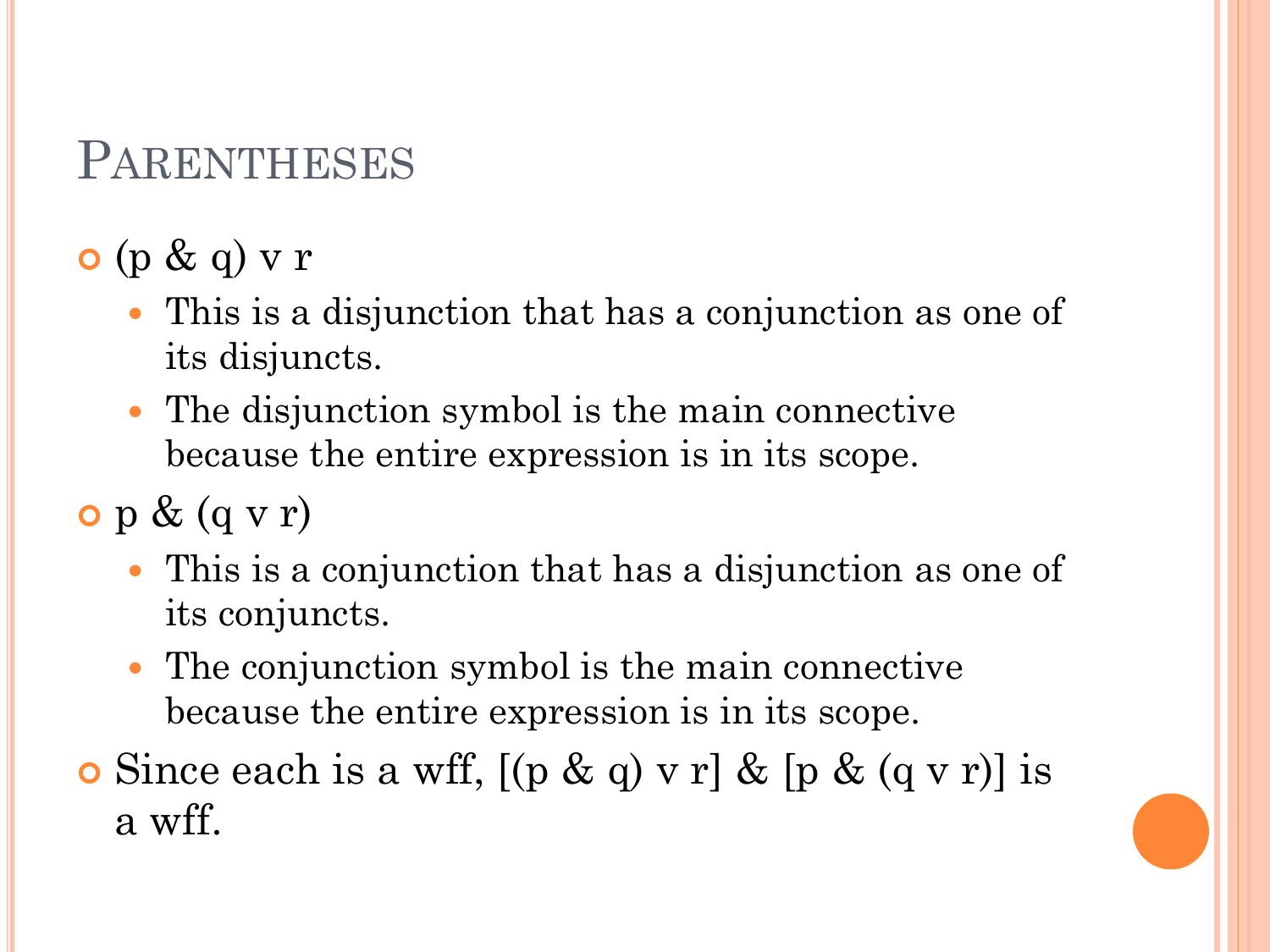- Consider:
	- $\bullet$  ~a & g
	- $\bullet \sim$  (a & g)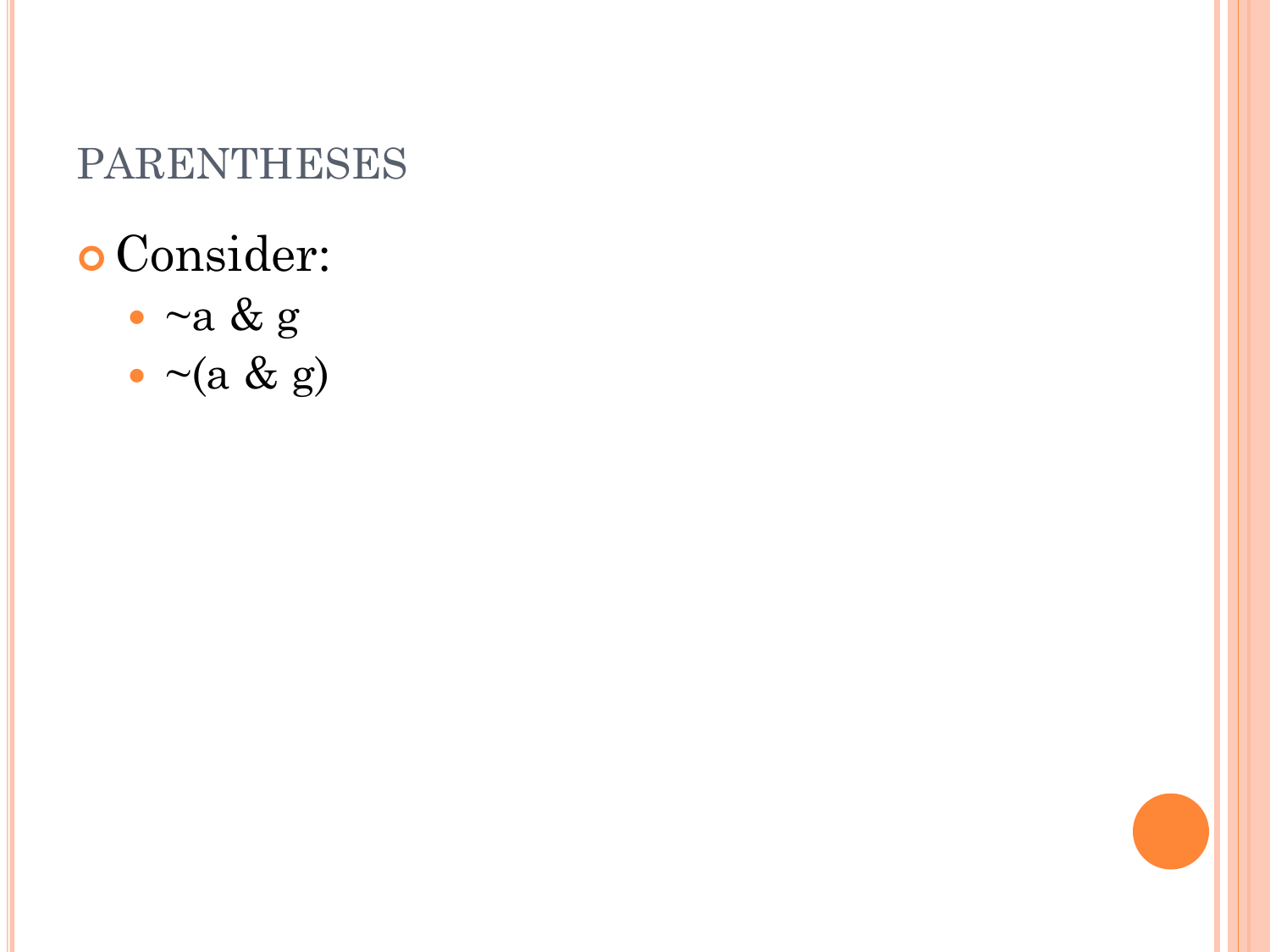# Consider:

- $\cdot$  ~a & g
- $\bullet \sim (a \& g)$

 Substitute "Annie is rich" for 'a' and "Gina is happy" for 'g'.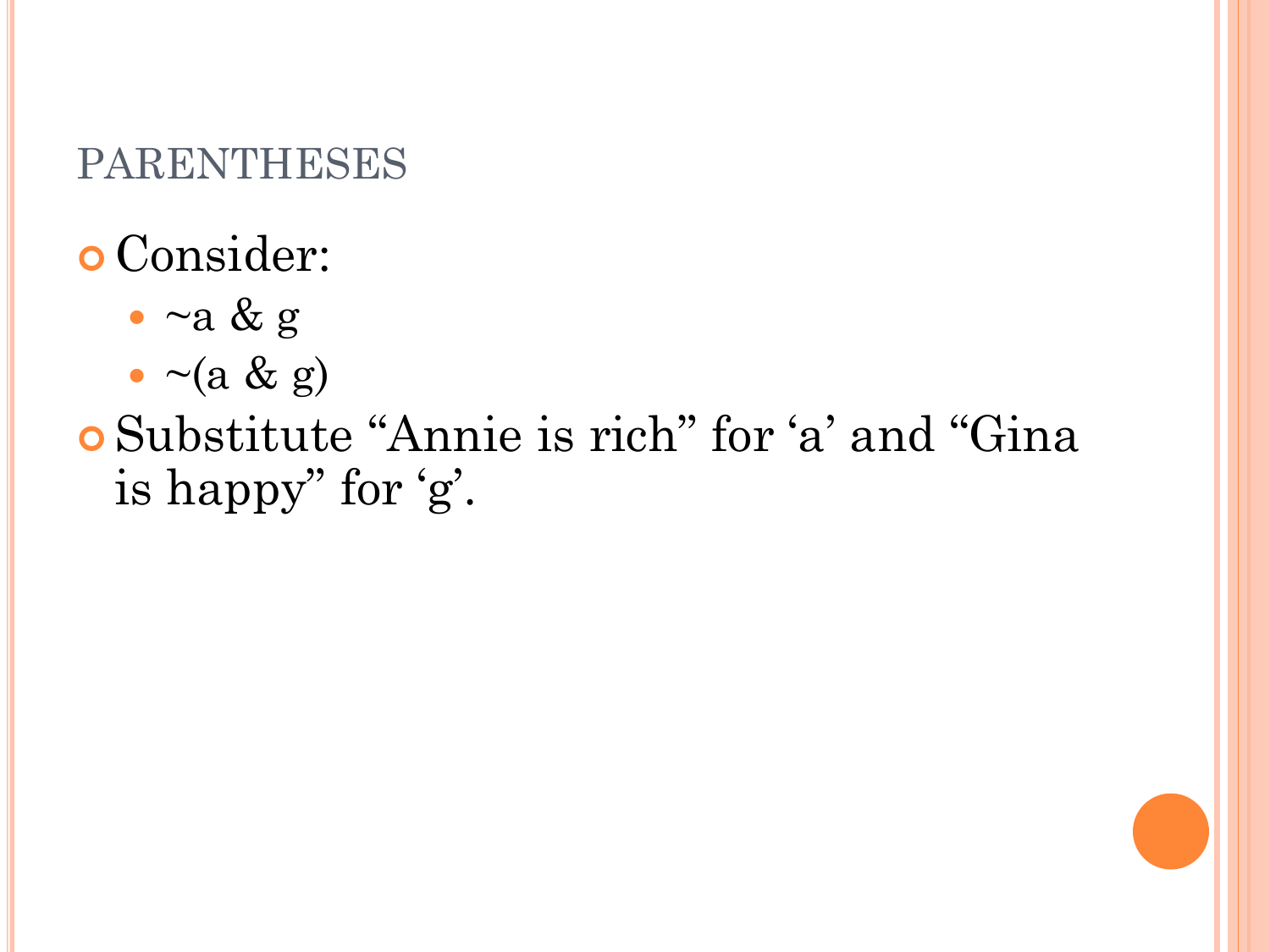- $\bullet$  ~a & g
- $\bullet \sim (a \& g)$
- Substitute "Annie is rich" for 'a' and "Gina is happy" for 'g'.
- The first phrase translates to "It is not the case that Annie is rich and it is the case that Gina is happy."
- The second phrase translates to "It is not the case that both Annie is rich and Gina is happy."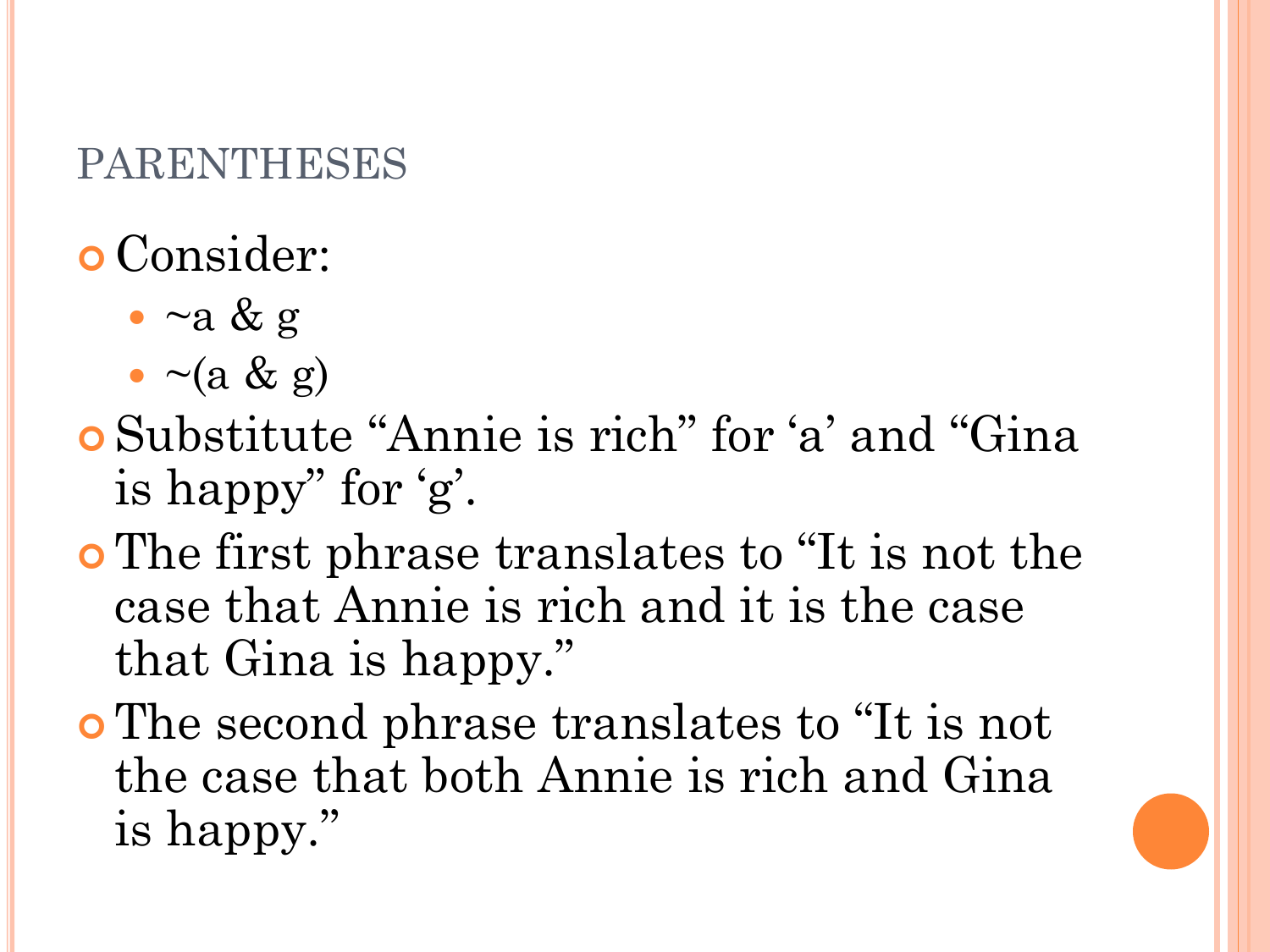## LOGIC AND MATH

**• I** know that logic LOOKS for all the world like math, but resist the temptation to treat mathematical symbols and logical symbols as interchangeable.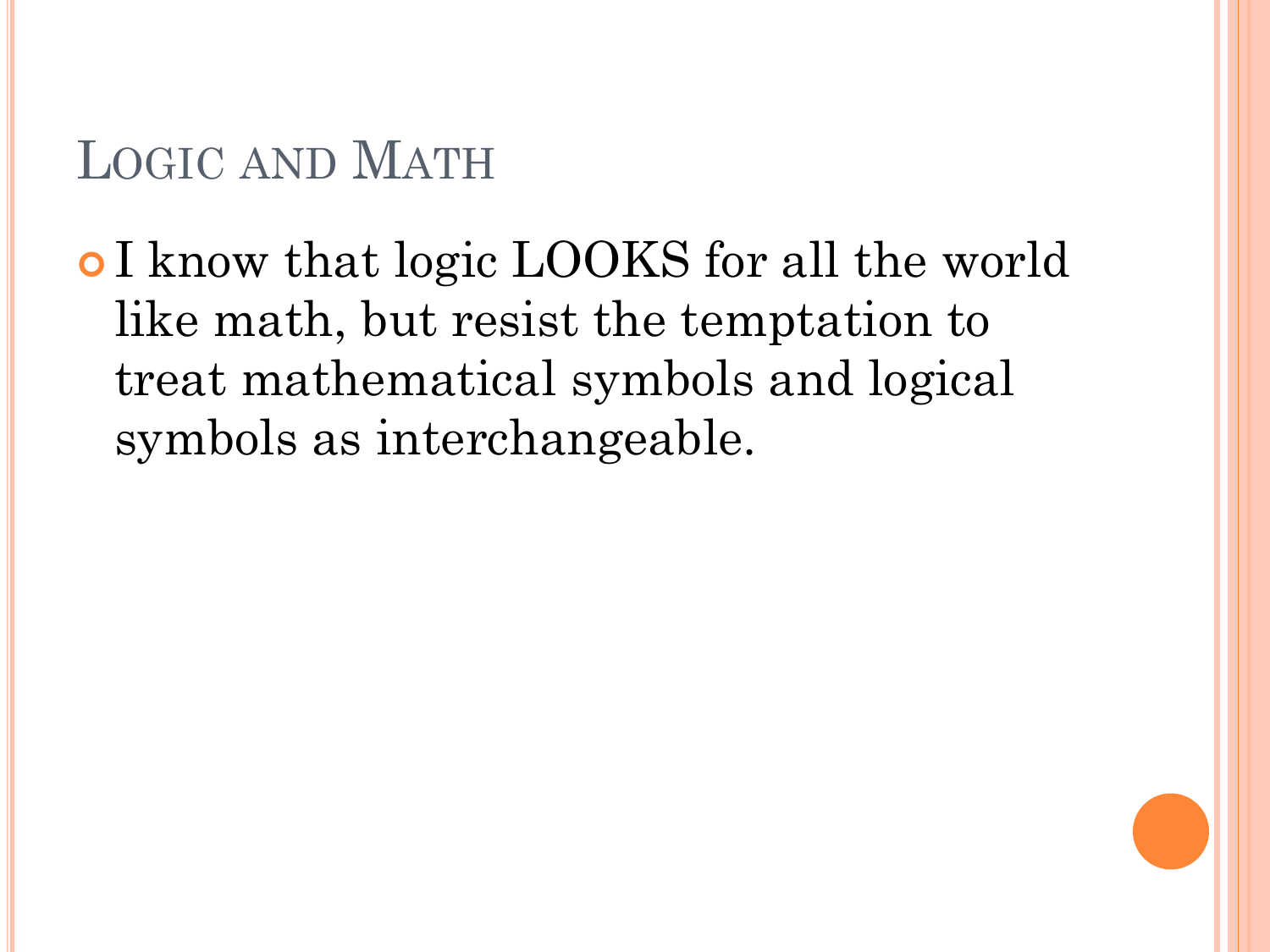## LOGIC AND MATH

- **I** know that logic LOOKS for all the world like math, but resist the temptation to treat mathematical symbols and logical symbols as interchangeable.
- For example, math has parentheses, and also has a negative symbol, "-" that looks a bit like logic's negation symbol "~", so since changing  $-(2 + 3)$  to  $-2 + -3$  is a mathematically valid procedure, changing  $\sim$ (p & q) to  $\sim$ p &  $\sim$ q should be logically valid, right?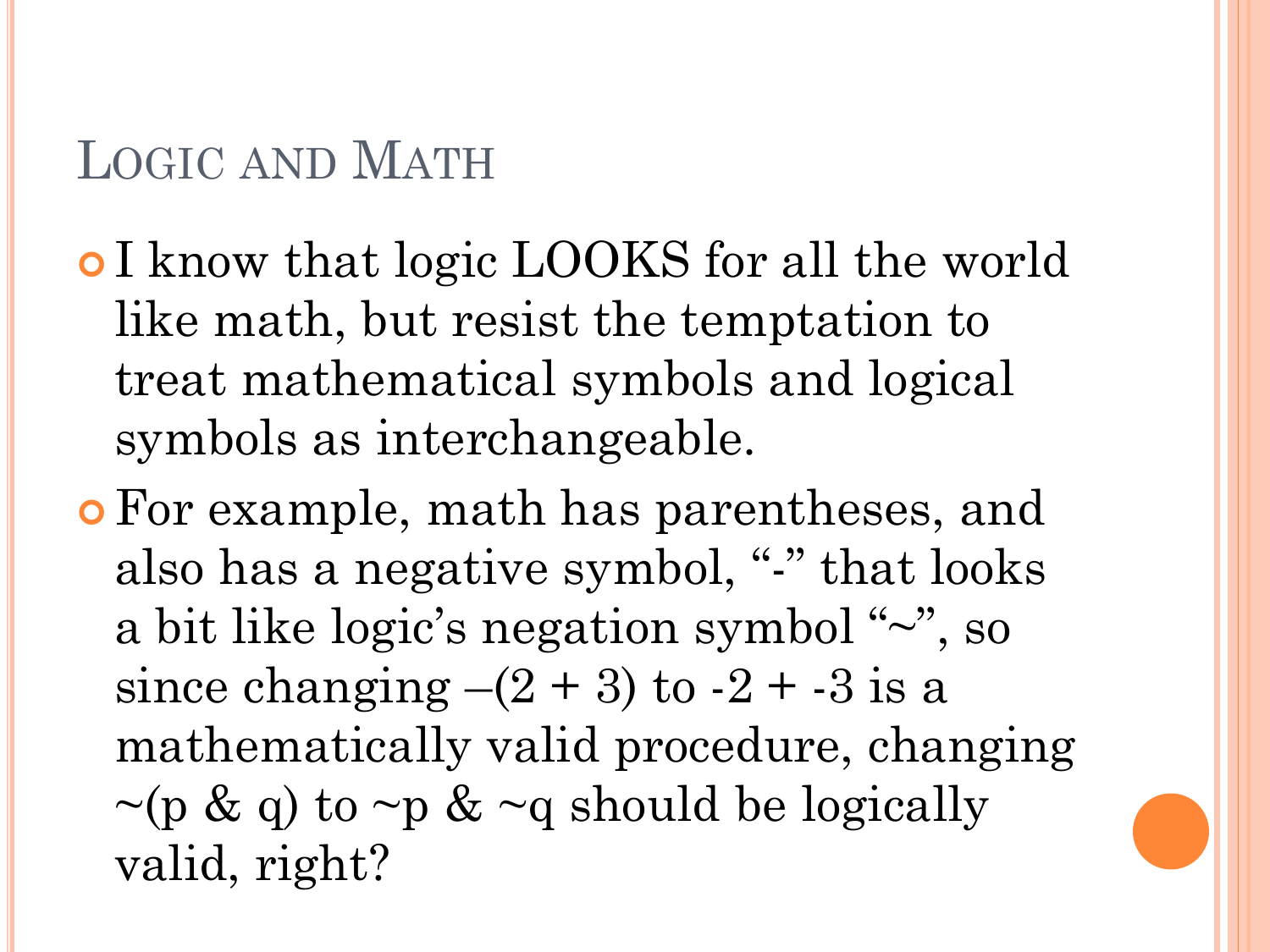## NO!!!

- $\bullet$  ~(p & q) means "not both", meaning that p might be true or q might be true, but not both at the same time.
- $\circ$  ~p & ~q means that p is false and q is false.

The two are clearly different. Moral of the story: Logical symbols may resemble, but are not mathematical symbols.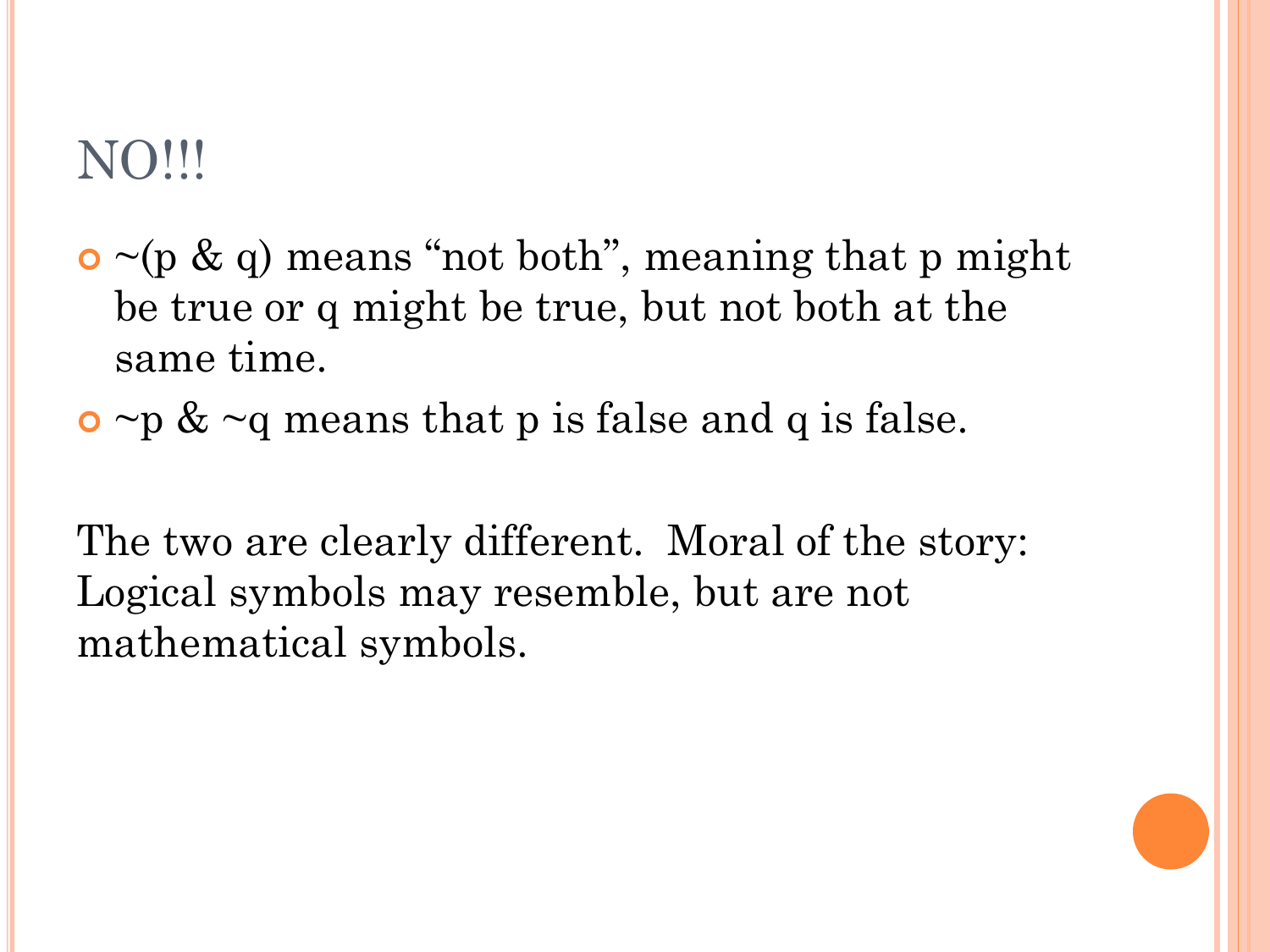## BRACKETS AND PARENTHESES

 Brackets and Parentheses are interchangeable, they are just visually distinct.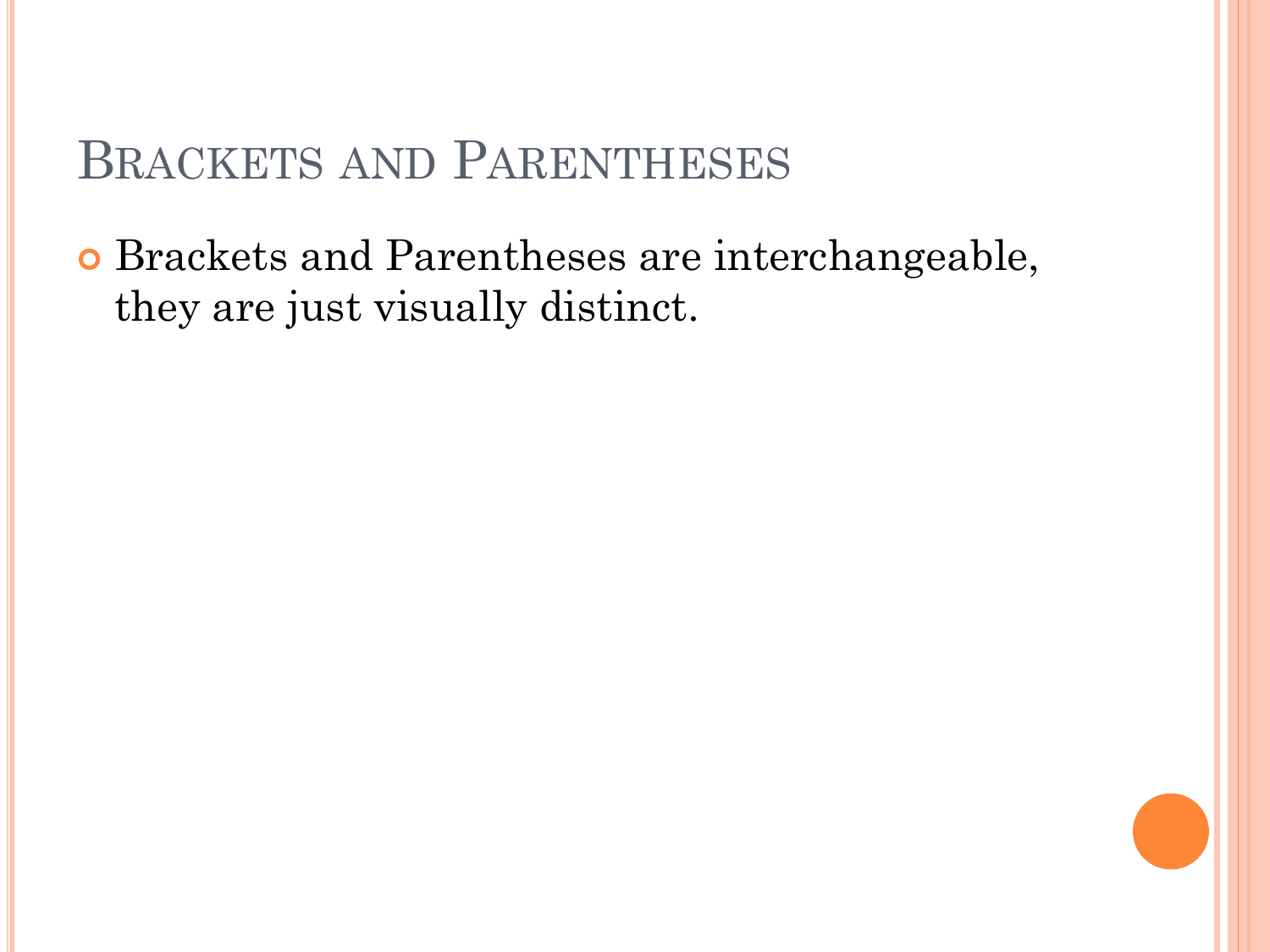# EXERCISE XII

10. 
$$
\sim [A \vee \sim (Z \vee X)]
$$

$$
\sim [T \vee \sim (F \vee F)]
$$

$$
\sim [T \vee \sim (F)]
$$

$$
\sim [T \vee T]
$$

$$
\sim [T]
$$

$$
F
$$

11. 
$$
\sim A \text{ v } \sim (Z \text{ v } X)
$$

$$
\sim T \text{ v } \sim (F \text{ v } F)
$$

$$
F \text{ v } \sim (F \text{ v } F)
$$

$$
F \text{ v } \sim (F)
$$

$$
F \text{ v } T
$$